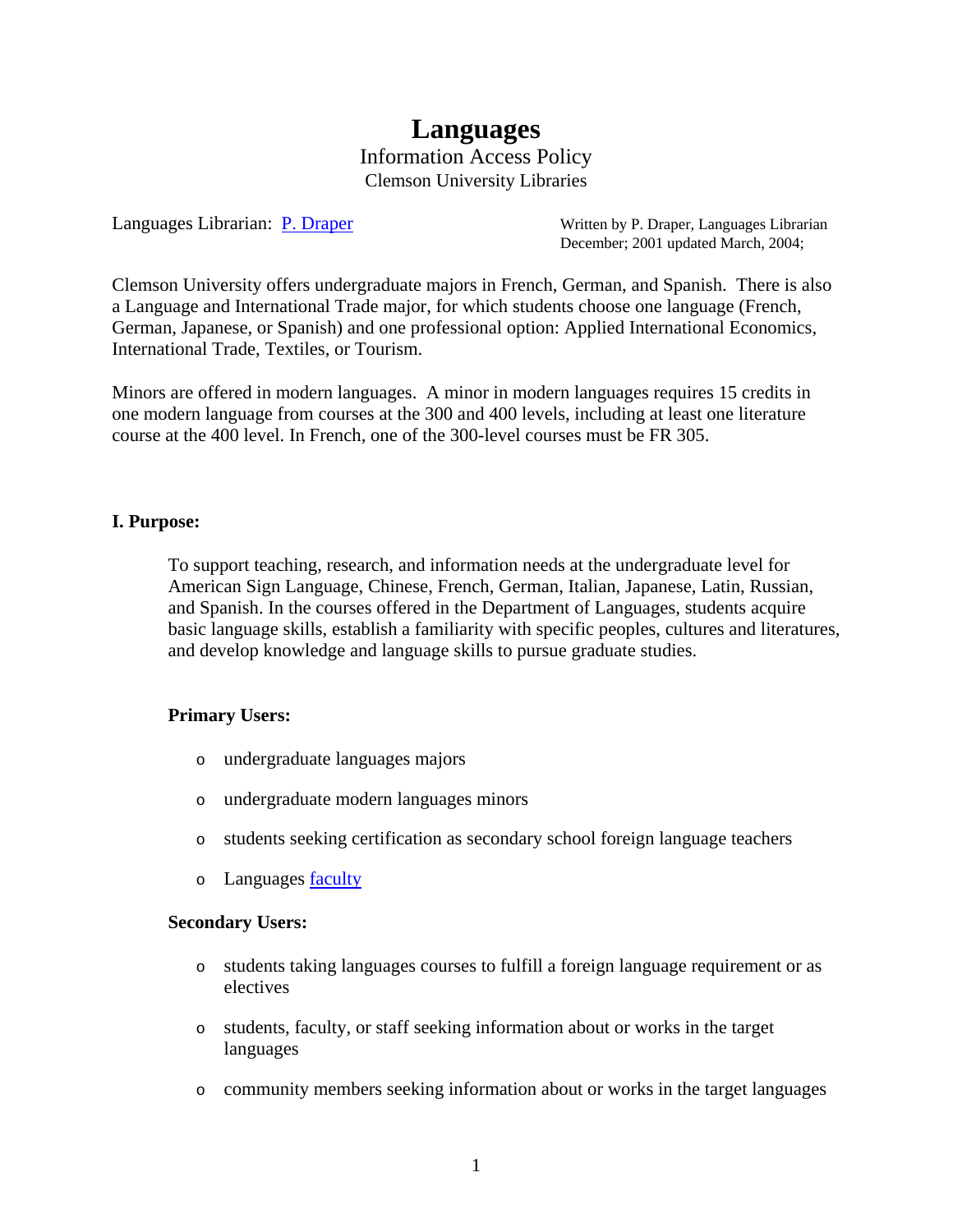# [Major Requirements](http://www.registrar.clemson.edu/publicat/catalog/2005/aah.html) [Minor Requirements](http://www.registrar.clemson.edu/publicat/catalog/2005/minors.html)

Courses offered in: [American Sign Language](http://www.registrar.clemson.edu/publicat/catalog/2005/coi/asl.html) [Japanese](http://www.registrar.clemson.edu/publicat/catalog/2005/coi/japn.html) [Chinese](http://www.registrar.clemson.edu/publicat/catalog/2005/coi/chin.html) [Language & International Trade](http://www.registrar.clemson.edu/publicat/catalog/2005/coi/l&it.html) [French](http://www.registrar.clemson.edu/publicat/catalog/2005/coi/fr.html) [Latin](http://www.registrar.clemson.edu/publicat/catalog/2005/coi/latin.html) [German](http://www.registrar.clemson.edu/publicat/catalog/2005/coi/ger.html) [Russian](http://www.registrar.clemson.edu/publicat/catalog/2005/coi/russ.html) [Italian](http://www.registrar.clemson.edu/publicat/catalog/2005/coi/ital.html) [Spanish](http://www.registrar.clemson.edu/publicat/catalog/2005/coi/span.html)

#### **II. General Collection Guidelines:**

#### **A. Languages**

For French, German, and Spanish: the library should have a basic collection of the classic works of literature in the target languages, as well as contemporary literary works recommended by the faculty. Popular periodicals, DVDs, and videos in the target languages are also collected. Works in English are collected on literary history and criticism, history, culture, language teaching, and doing business in the target culture. English translations of literary texts are acquired selectively.

For Chinese, Italian, Japanese, and Russian: selected classic and contemporary works in the target language are purchased based on faculty recommendations, but works on literature, history, business practices, and culture are purchased in English, as are translations of literary texts. Popular periodicals, DVDs, and videos in the target languages may also be collected.

For American Sign Language: the primary language of collection is English.

For Latin: the primary language of collection is English. Only 100 and 200 level Latin classes are offered, so works on historical, literary, mythological, and cultural background are the primary purchases. All volumes of the Latin texts in the Loeb Classical Library are acquired.

Books on foreign language teaching are collected in English, unless books in other languages are specifically requested by faculty.

#### **B. Chronological Guidelines**

Materials will be purchased on all relevant time periods.

# **C. Geographical Guidelines**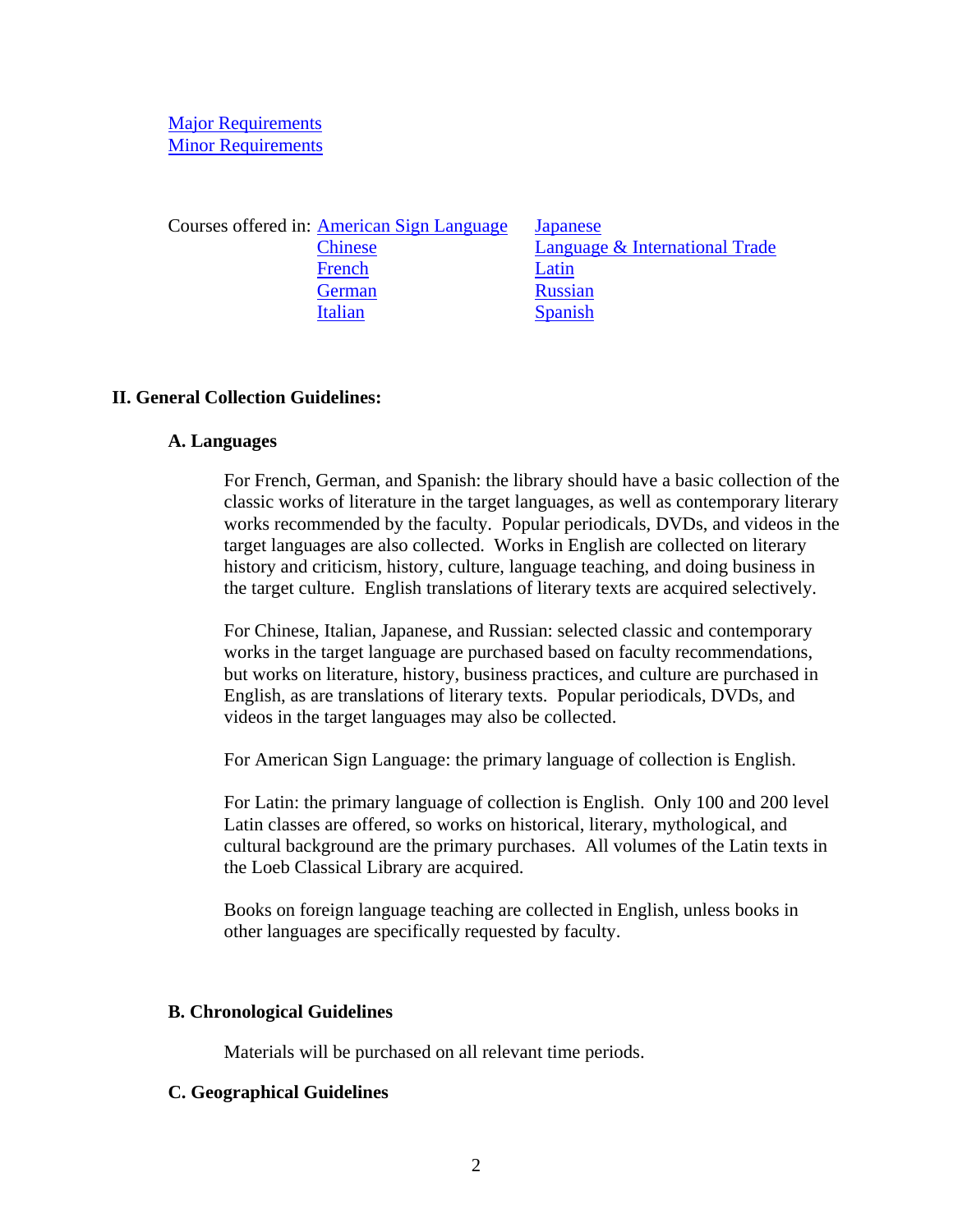Materials will be purchased on any part of the world in which the language is or was spoken. For example, for French, this could include France, Canada, the francophone Caribbean, francophone Africa, etc.

# **D. Types of Material Collected**

- o **Books**, including language dictionaries, grammars, and encyclopedias (for example *Kodansha Encyclopedia of Japan*)
- o **Journals**
- o **Subject indexes** such as *MLA Bibliography, Historical Abstracts, America: History and Life*, *Arts and Humanities Citation Index, Humanities Index*
- o **DVDs** and **Videos** in the target languages and/or about the target culture
- o **Popular magazines** in target languages
- o **Textbooks:** Books which are used as textbooks in Clemson classes will not be purchased solely for that reason, but use as a textbook will not exclude the purchase or acquisition of a useful book. (Textbooks can serve as valuable resources for foreign language student teachers, as well as reference sources for language students, so textbooks not used at Clemson will also be acquired.)

# **E. Date of Publication**

Generally, emphasis is placed on current publications, with exceptions where appropriate (for example, classic literary works or films).

# **F. Other General Considerations**

Because of the broad range of subjects that a student of languages may find relevant in becoming familiar with another culture (history, political science, philosophy, religion, music, film, etc.), acquisition policy for materials covered by other [information access policies](http://www.lib.clemson.edu/aboutlib/infoaccess/index.htm) may also be of interest.

# **III. Primary Subject Classifications, LC Call Numbers, and Collecting Levels**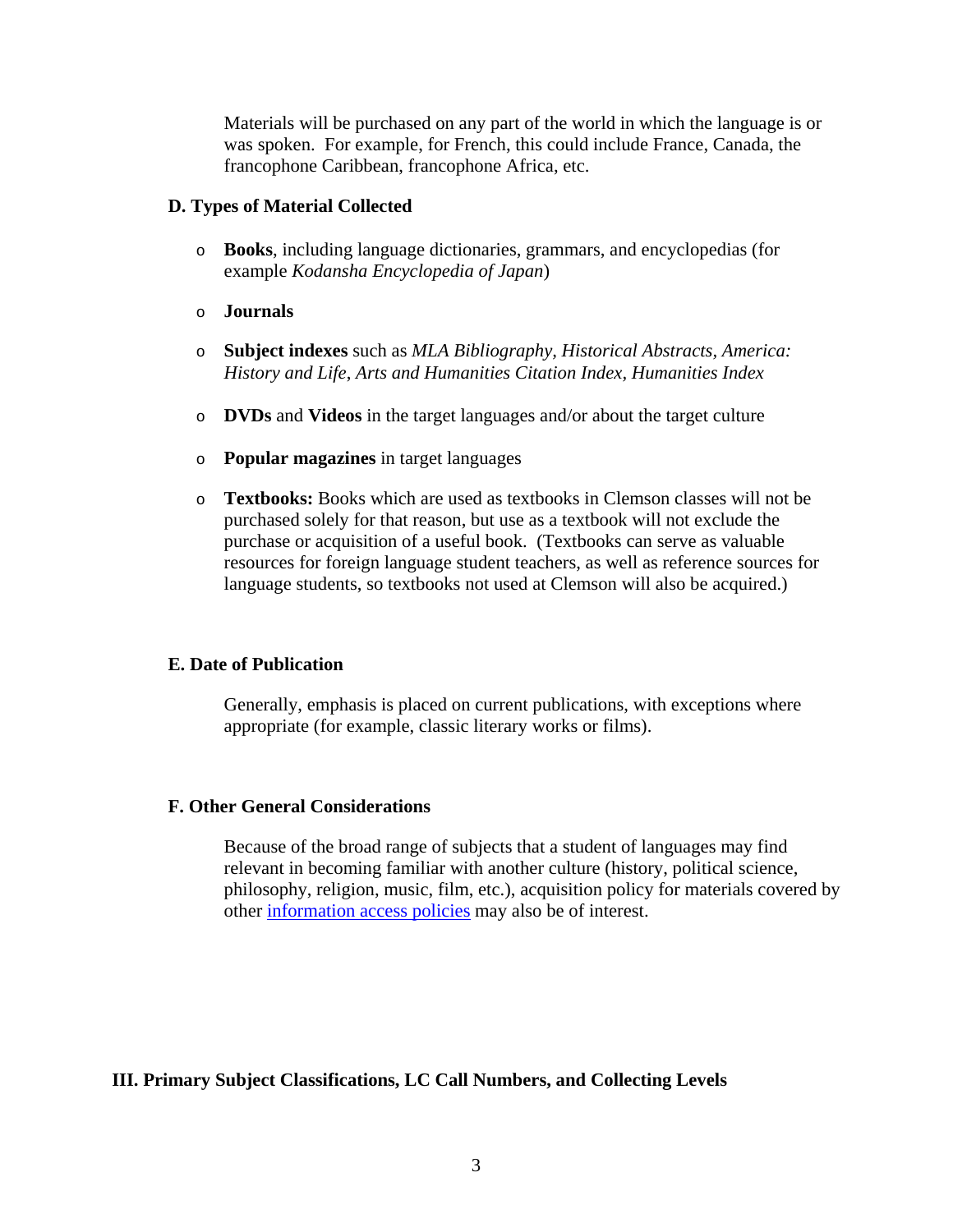| <b>Subject</b>                   | <b>LC Class</b>                         | <b>Collecting Level</b>             |
|----------------------------------|-----------------------------------------|-------------------------------------|
| <b>American Sign</b><br>Language | HV 2430 - 2748                          | supporting 100-200 level<br>courses |
| foreign language<br>teaching     | LB 1578 - 1580, P51 -<br>60, PB 1 - 431 | undergraduate                       |
| Latin                            | PA 2057 - 2898, 6003 -<br>8595          | supporting 100-200 level<br>courses |
| <b>Italian</b>                   | PC 1001 - 1977, PQ<br>4001 - 5999       | undergraduate                       |
| <b>French</b>                    | PC 2001 - 3761, PQ 1 -<br>3999          | undergraduat                        |
| <b>Spanish</b>                   | PC 4001 - 4977, PQ<br>$6001 - 8929$     | undergraduate                       |
| <b>German</b>                    | PF 3001 - 5999, PT 1 -<br>4897          | undergraduate                       |
| <b>Russian</b>                   | PG 2001 - 3990                          | undergraduate                       |
| <b>Japanese</b>                  | PL 501 - 889                            | undergraduate                       |
| <b>Chinese</b>                   | PL 1001 - 3208                          | undergraduate                       |

# **IV. Access to Information Not On-Site**

**Interlibrary Loan** is the primary means of access to books and journals not owned or accessible by the Library. This service is available free to Clemson University students, faculty, and staff.

# **V. Selection Tools**

- faculty requests and recommendations
- review sources, e.g. *Choice*, *World Literature Today*
- approval slips from YBP ensure notification about titles that fit the needs of the library's collection. The approval plan is reviewed yearly to ensure coverage of appropriate materials.